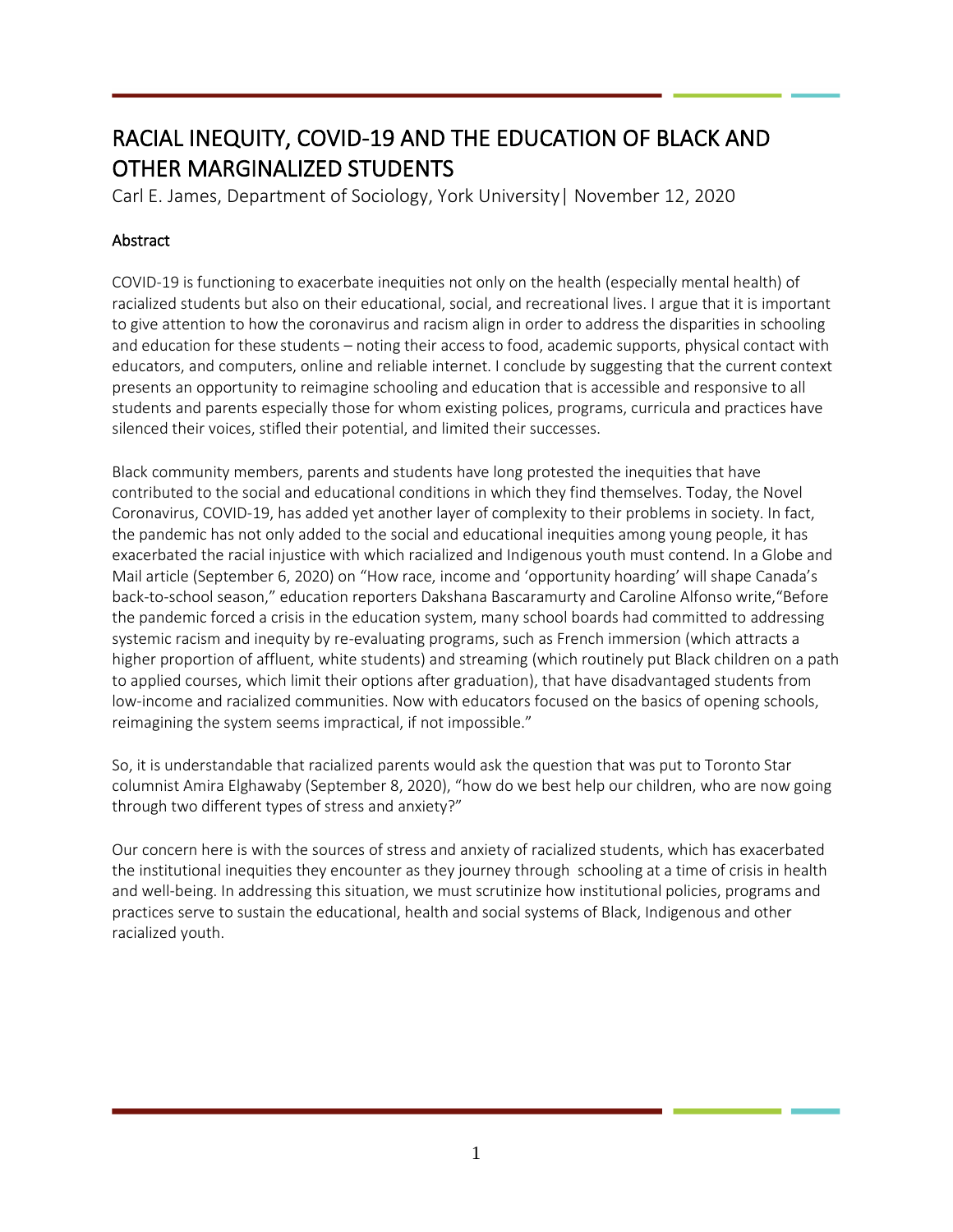#### Setting the Context: The lives of Black and other racialized youth in Canada

The 2016 census of Canada indicated that children under 15 years old represented 26.6 per cednt of the Black population while only 16.9 per cent of the Canadian population were in that age group (Statistics Canada, February 2019; see also Houle, 2020). That slightly more than one-quarter of the Black population is being schooled at this time means that COVID-19 is not merely having a major long-term effect on the schooling and education of Black students, but also on the social, economic and political welfare of Black communities, and by extension, Canadian society as a whole (James, 2019/2020). The situation of Black students at the Toronto District School Board (TDSB), Canada's largest school board (and the only board that provides relevant data), serves as a useful reference. According to that board's data, Black students make up about 12 per cent of high school students; however, they were more likely to be overrepresented in the lowest level of educational programs (including special education) and less likely to pursue postsecondary studies. Those who did, more often chose to attend college. Much of this has to do with teachers' low expectations, the streaming of students into non-academic programs, more punitive disciplinary practices toward Black students, and the absence of Black, Indigenous and other racialized people in class materials and curriculum. Black students were also suspended and expelled from school, and dropped out at higher rates than other students (James & Turner 2017; Szekely & Pessian, 2015).

A recent investigation of the situation of Black students in the Peel District School Board (PDSB), Canada's second largest school board, produced similar findings. In their report "Final Report: Review of the Peel District School Board", the Ontario government commissioners expressed what they considered to be a "consistent failure" of the school board to address "the poor outcomes of too many of our Black children" (Chadha, Herbert, & Richard, 2020, p. 7). In Nova Scotia, home to most of the oldest Black communities in Canada, studies have reported on the long years of students grappling with the "adversity of racism" (Mackey, 2018). In speaking to the detrimental impact of racism on Black students' learning and their overall life trajectories in Edmonton, Alberta, Henry Codjoe (2001) surmised that race is not merely a contributor, but in many cases, a major, if not sole, determinant of their inadequate educational outcomes as well as their emotional well-being and mental health (see also Patel 2015).

# How COVID-19 exacerbates educational inequities among racialized students

Added to the educational issues with which Black youth have to contend, is the impact of COVID-19 on their health, social and educational lives. Reporting on the how the disease disproportionately affects marginalized communities, reporters Bascaramurty and Alfonso (2020) referenced one located northwest of downtown Toronto "which has become the epicentre for COVID-19 infections." They report that it is a community where "many students live in cramped housing, have parents who are essential workers and rely on public transit to get around, all things that contribute to the high infection rate – which is 10 times that of the least-infected parts of the city. The average annual income for residents in the area is \$27,984 – half of what it is for Toronto as a whole." The high school in this community is said to have "the largest Black student population in the country."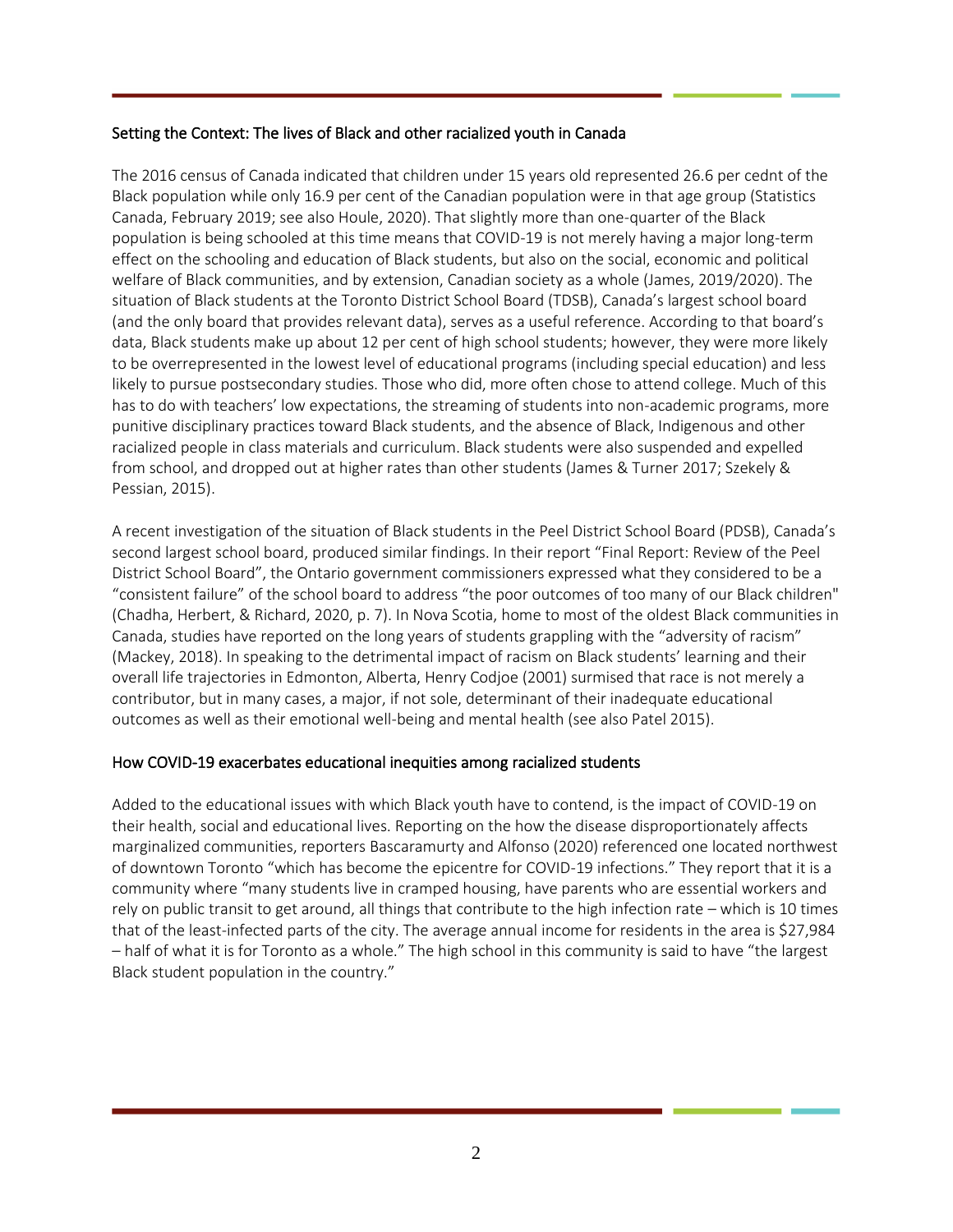In Toronto, Public Health data shows that while Black people make up 9 per cent of the population, they account for 21 per cent of COVID-19 cases (FR24News, July 31, 2020; also see the essays by Allen; Henry; and McKenzie in this volume) . Contributing to the high incidence of the disease are inequities related to, among other factors, socioeconomic status and place of residence. Relatedly, the risk of virus transmission has to do with individuals' living situation (apartment housing, residing with elderly relatives), type of employment (of parents and youth if working), the schooling context (number of students in classes), state of health (pre-existing illness, e.g., asthma), and education delivery method (in person or online) — all of which have implications for the students' education (see Khunti, Singh, Pareek, & Hanif, 2020; Egede & Walker, 2020). The point is, COVID-19 serves to exacerbate the inseparable systems of embedded inequities — of which education is a major foundational pillar — thereby adding to the problems of those most vulnerable to its effects in educational, social, economic and other areas. In any event, ignoring racial inequities and not attending to how the coronavirus and racism align, noting their specific effects on particular racial groups, will not produce the outcomes needed. As Gaynor and Wilson (2020) proffer, racism is itself a rampant epidemic which restricts individuals' airflow, stifles their ability to breathe and move freely, and constricts their health and productive life.

#### Issues of inequity: Nutrition, academic supports, mental health, and online learning

It is understandable that school closures have the greatest impact on students living in poverty, particularly in terms of access to food, academic supports, mental health and schooling arrangements..

Access to nutrition: For some students, attending school means not only engaging in learning, but getting at least one meal. Hence, school closures for these students contribute to lack of access to nutritious meals and hunger (Miller, 2020). The absence of meal programs on which some low-income students depend will contribute to their lowered attention to and motivation for learning or a lowered capacity to engage in a productive education process (Gaynor & Wilson, 2020). Indeed, a nutritious diet is integral to one's ability to learn, therefore a lack of much-needed nutrients will likely further disadvantage poor racialized students, who are already academically behind their peers. Bascaramurty and Alfonso (2020) reference a Toronto educational advocate in the Latinx community saying "she worries about the way children from low-income neighbourhoods will fall behind this year if they are educated at home: They'll be less engaged, it will be more difficult for them to finish their homework and, crucially, many will miss out on all the non-academic parts of school that keep low-income communities afloat, such as breakfast and lunch programs."

Inadequate academic support: Studies have long shown that breaks from school are notorious for widening achievement gaps. For instance, gaps in mathematical and literacy skills between children from lower and higher socioeconomic backgrounds often widens during vacation periods from school (Parolin and Lancker, 2020). These gaps tend to be a result of low-income families inability to afford supplementary academic or extracurricular programs that could contribute to their children's intellectual development while away from school. So being out of school and accessing fewer hours of learning, and/or engaging in learning through a methodology, curriculum and pedagogy (online and/or in person) that disaffirms their needs, interests and ambitions could further these students' lowered school participation, academic performance and educational outcome.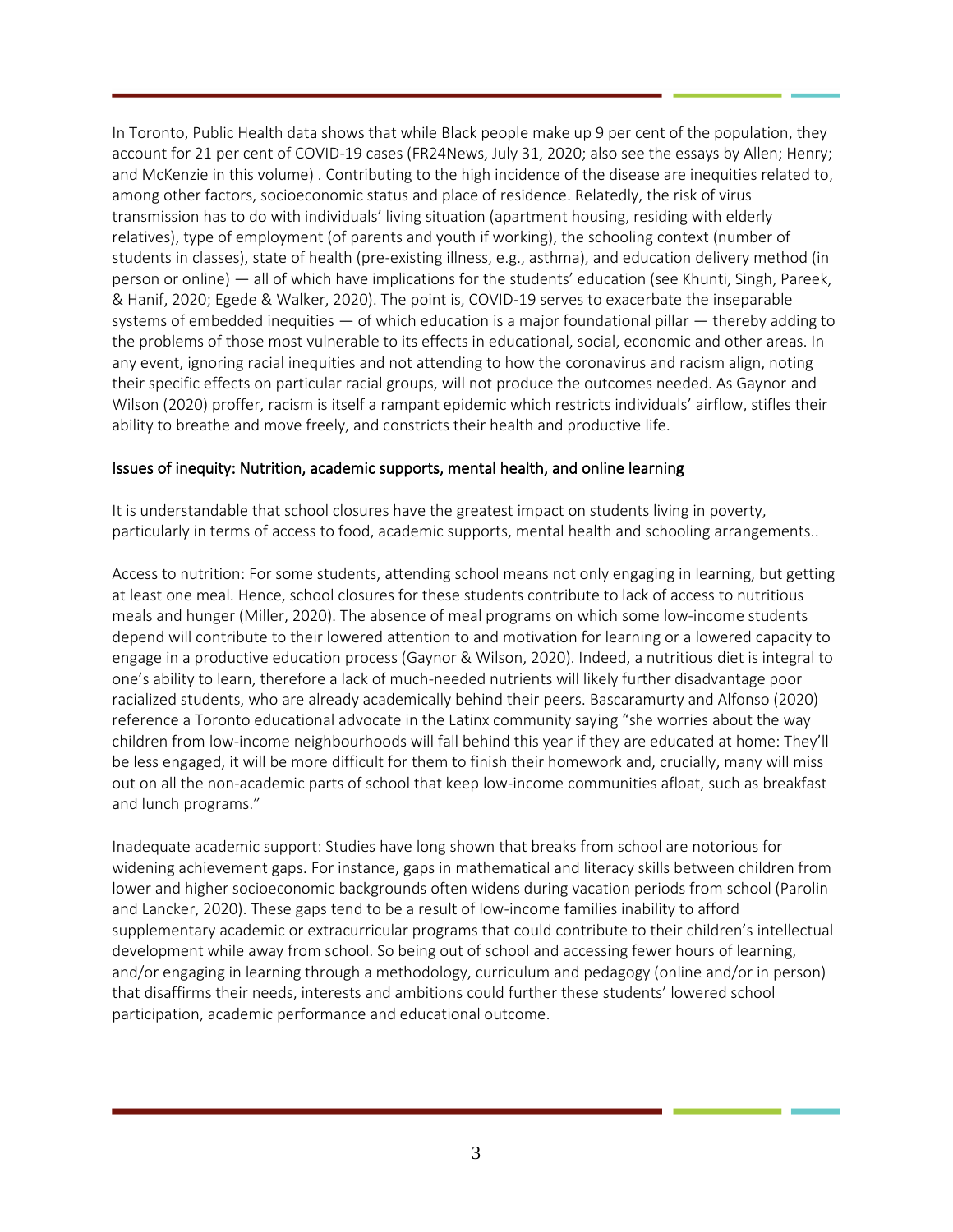The fact that a significant proportion of Black and other racialized people tend to be precariously employed as essential and frontline workers means that having to work is a must, for otherwise they would have no income (Gaynor, & Wilson, 2020). Some Toronto low-income parents see this situation as forcing them "to choose between their health and their kid's education" (Yang & Kennedy, 2020). For some parents, such choice "comes at a steep price" since to properly support their children's learning at home means being able to help with curricula materials as well as the needed equipment for remote learning — something that "working from home" and/or affluent parents are able to do in addition to providing their children with "learning pods" (see Bascaramurty & Alfonso, 2020). The fact is, accessibility to extra academic and extracurricular support (especially for grade nine students who were transferred, and not promoted, into high school) is important to helping students continue with or maintain their learning so they meet the expected educational level; and in doing so, realize good mental health and emotional well-being.

Mental health and social distancing: Further to the point of mental health concerns of students, is the awareness that being out of school and isolated from friends have heightened the deleterious effects of COVID-19 and coping efforts (Parolin & Lancker, 2020). In a national survey of "what Canadians are reporting about their mental health and substance use during the pandemic," the Centre for Addiction and Mental Health (CAMH) found that from May to July 2020, about one-quarter of people between 18 and 39, reported experiencing anxiety, and feeling lonely and depressed during that period; and about 30 to 32 per cent were engaging in binge drinking, a practice that went down 5 per cent in June. And adults with children in the home, tended to have higher levels of anxiety and depression, typically in the range of 25 to 30 per cent which lessened in June and increased in July. Adults without children in the home had lower levels of anxiety and depression. While the data does not show racial differences, we can surmise that given systemic inequity, Black Canadians, for example, likely experience higher levels of anxiety and depression insofar as they have to cope with anti-Black racism as an additional mental health stressor.

After months of physical distancing, social separating, and in some cases, self-isolation, many parents (like their children) are becoming increasingly concerned with their children's education and mental health. In their article about the experiences of low-income parents who reside in an area of Toronto that is "hardest hit" by COVID-19, Yang and Kennedy (September 12, 2020) write that for one Black single mother of two children, "remote learning in the spring was manageable for her 17-year old son, but a nightmare . . . for her eight-year old daughter who she tried to keep on track while also working." The reporters indicated that poor internet connections and "late nights prepping for next day lesson plans" caused this parent to discontinue her daughter's schooling saying, "it was causing high amounts of stress in the household." Concerned that her children might academically and socially fall behind their peers, she added: "I am worried for my mental health (and) my kids' mental health" (p. A20). The reality is that a student's psychological condition plays an incalculable role in their learning process and has long-lasting effects on their social well-being, particularly for those more vulnerable. Moreover, in the absence of the socialization and sensory feature of in-person schooling, students are likely to experience critical loss in peer-to-peer learning opportunities, teacher to student instructions, having little to no physical activities, and not being able to socialize with friends at lunch and/or on sport teams — all of which are important to their emotional and social development (Bhamani, Makhdoom, Bharuchi, Ali, Kaleem, & Ahmed, 2020).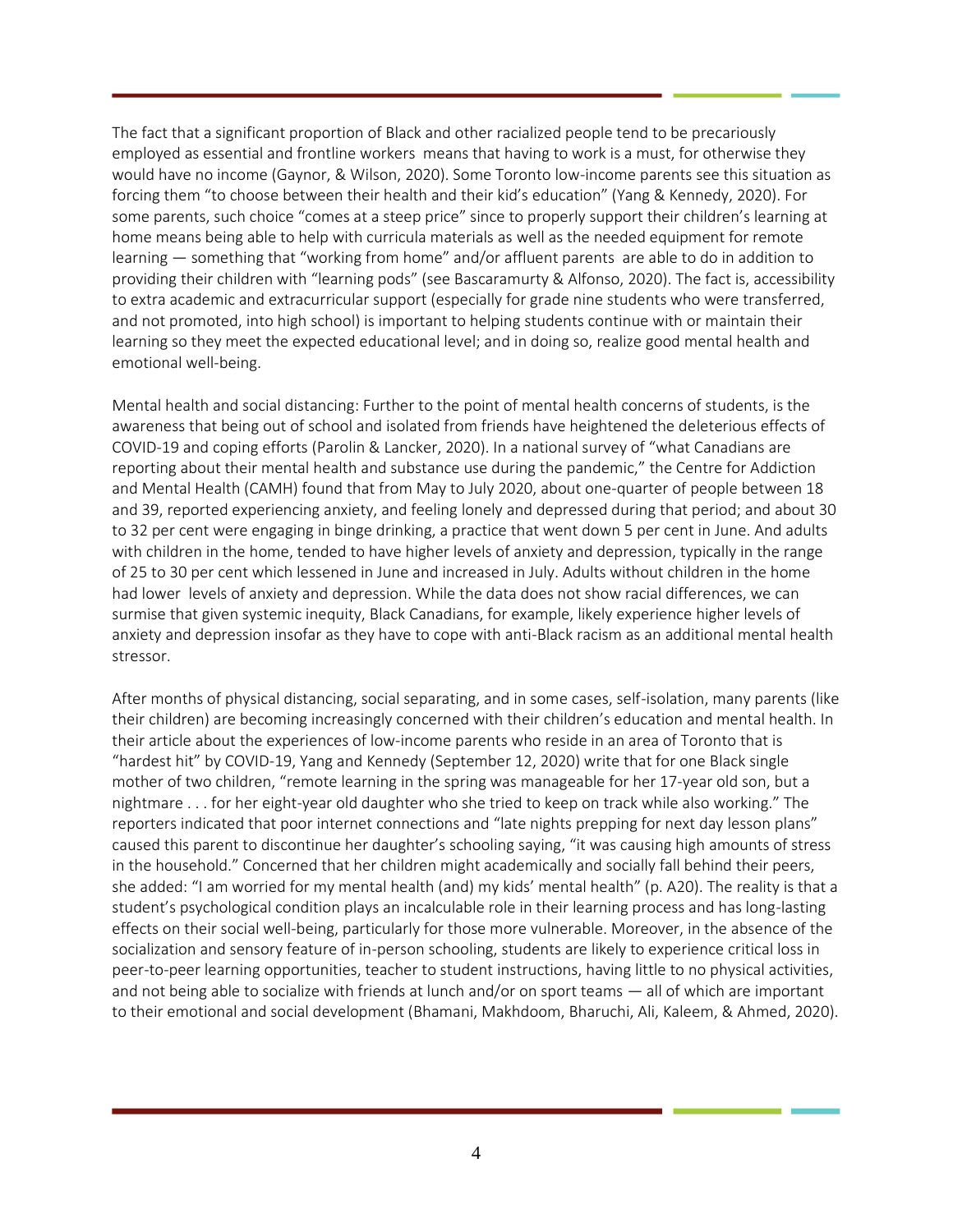Remote learning, online schooling, and in-person teaching: As September 2020 approached for students to return to school, parents and their children had to decide between online and in-class teachinglearning arrangements --t formats was vastly different from what teachers were used to, hence especially problematic since teachers were never prepared to teach as required in today's schooling context (Bhamani, Makhdoom, Bharuchi, Ali, Kaleem & Ahmed, 2020). American studies have shown that teachers consistently reported that they were unprepared to teach online; were working less hours (7 versus 9) per day; and taught less new "standard-aligned material" to their students; and students were increasingly disengaged from learning (a significant percentage of them did not even log in, or make contact with the teacher).These issues were especially evident in high-poverty, urban schools (Herold & Yettick, 2020). According to Middleton (2020):

Classroom assessment, teaching and learning, and measurement and interpretation of student growth are among the numerous areas that have been affected by the sudden switch of schools to online instruction that will require much thought in order to examine the impact of the significant deviation from the classroom norms . . . . There are many unknowns that remain as schools plan to move forward with instruction (p. 41).

He also makes the point that deviation from usual classroom instruction practices have created "additional variance in test scores so the ability to compare the same student's test performance relative to others across last year and this year will be problematic" (Middleton, 2020, p. 42).

Explaining the cost, such as tiredness, anxiety or worry, resulting from communicating or learning through Zoom, Brenda Wiederhold (2020) writes that technology is disrupting "our normal intricate human communication methods that have been finely tuned over centuries to help humans survive." And having relied on "vocalizations, gestures, and movements" (and not just a person's face as on zoom) to communicate means that individuals are now lacking access to many of the nonverbal cues of the whole body, hence they have to work harder to try and overcome whatever differences exist between themselves and the communicator, and in doing so, understand what is being communicated in their interactions. "So, there is an element of mental exertion and performance involved with online communication that can be taxing." Wiederhold refers to this as "zoom fatigue" (p. 437; see also Noonoo, 2020).

Clearly, students without the language, and the social and cultural capital of the school (as represented through the teacher) -- for instance, lower income and racialized students (and those with disabilities like autism) — will have to work harder to pick up on the subtitles, nuances and slight delays (or nonsynchronous) expressions of teachers (and their peers if they show their faces on screen). It is understandable why such students would be less engaged and counted among those most likely to be truant. Yang and Kennedy (2020) mention that some of the Toronto teachers they interviewed for their newspaper article "watched helplessly as certain students simply disappeared" and in the case of one elementary teacher, "she lost touch with nearly half of her students." One high school teacher is quoted as saying, "there were some students, no matter how hard we tried, we were unable to reach them." A grade three teacher who "lost touch" with one of her students emailed the parent, stating: "All I knew is the last email I sent was to let them know I was thinking about their child, and I wish them well" (p. A20). Therefore, in the current context with lack of access to learning materials, quiet spaces, computers or tablets, and reliable internet, students in low-income families, particularly Black and other racialized students, will struggle to keep up with their learning.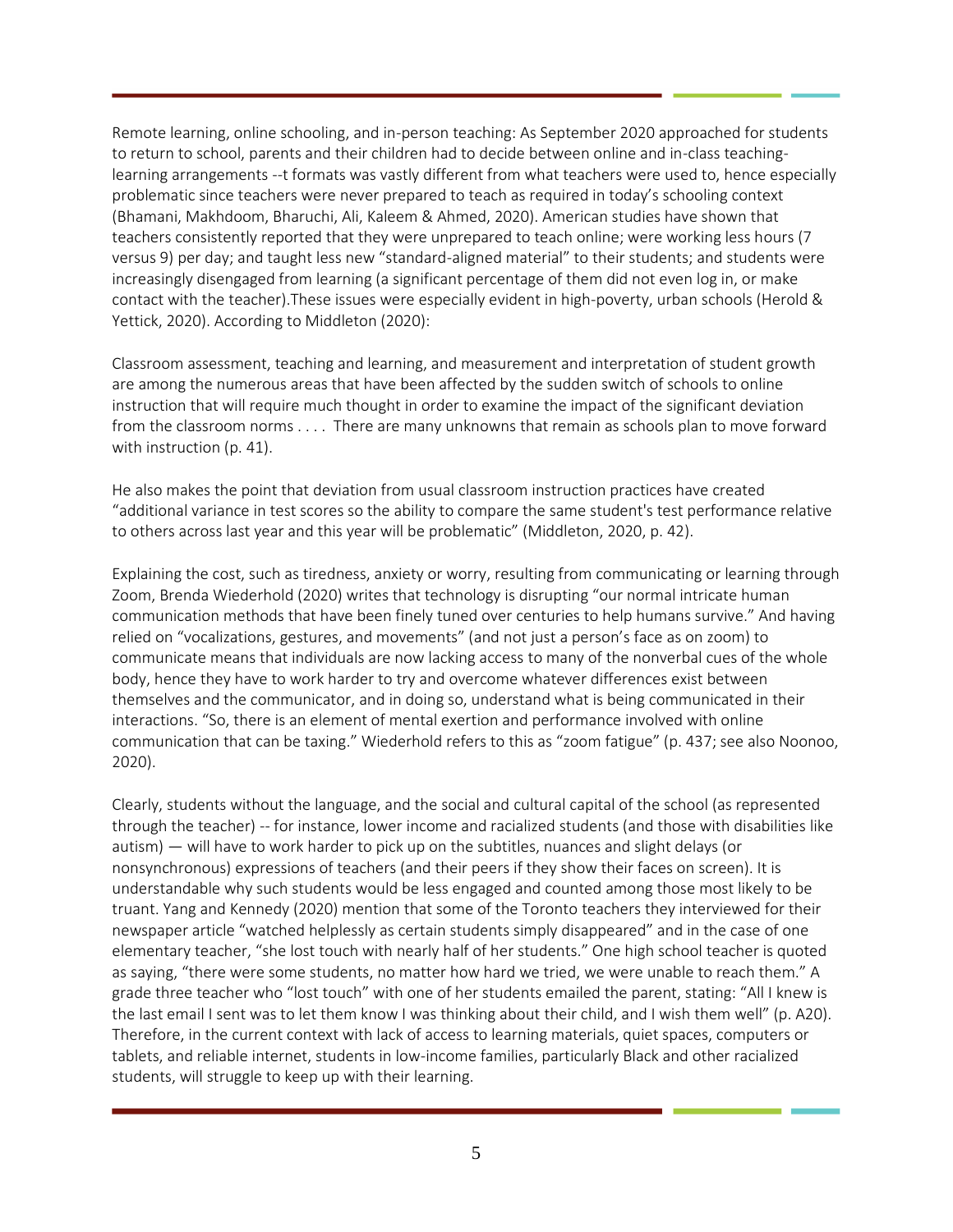Many might think that online learning allows for equal opportunities and reduces inequities; but it is not the case. Rather, it operates as an extension of an inherently disadvantageous system that further exacerbates the conditions in which social and cultural hierarchies are entrenched, and racial diversity as a value obfuscated or minimized. Based on her research on the "promise of e-learning in the Toronto District School Board," Farhadi concludes that the approach to e-learning is premised on a "meritocratic political philosophy" in which students' differences are obviated; course content is delivered "as one-sizefits-all across a diverse range of learners;" and contradictory assessment practices conflate "mastery and feedback with quantifiable outcomes—or grades" (p. 187). Whereas before COVID-19, teachers might have accessed students' Ontario Student Record (OSR) and/or their Individual Education Plan (IEP) to familiarize themselves with the students' needs, concerns, interests and expectations, the onset of remote and online learning makes that no longer possible. And rightly so since in this new schooling context, new protocols to protect the privacy and security of students must be developed.

# Where do we go from here? An opportunity to imagine education differently

Given the schooling and education issues we are forced to confront today, we should concede that while schooling might have worked for some, for others particularly Black, Indigenous and other racialized students and parents— schooling has not been working. As such, the current context presents an opportunity to reimagine schooling and education that is accessible and responsive to all students and parents especially those for whom existing polices, programs, curricula and practices have silenced their voices, stifled their potential, and limited their successes. It is imperative that, as we contemplate a program of education that will best serve the needs and interests of all students and parents, it is important to give special attention to racialized low-income people whom the systems of education have consistently failed (Cote-Meek, 2014; Farhadi, 2019; James & Turner, 2017, Shah & Shaker, 2020).

Whatever happens to racialized students is never solely of their own or their parents' making, but involves individuals charged with providing an education that will make them productive citizens of the society as well as institutions (political, economic, social, cultural, media, child welfare, judicial) that wittingly and/or unwittingly, sustain a system that pathologizes, instead of better preparing them for productive lives as adults. We must build a schooling and education system that values, and hence serves, Black, Indigenous, other racialized and low-income students and families on the basis of their lived experiences, just as it does for white and affluent students. Doing so will benefit all of society since we will not see such failed citizens in remedial classes, employment insurance offices, hospital emergencies, healthcare facilities, police cruisers, courts of justice, and correctional institutions.

# Recommendations:

- Education policies, programs and practices, at school, board and provincial levels, must be assessed to ascertain the ways in which they help to maintain schooling structures that keep racism in place and operate as barriers, such as streaming, transfer instead of student promotion, disciplinary protocols suspensions and expulsion, to the educational participation, performance and outcomes of racialized students.
- Schools should create accessible partnership programs with universities, community and other neighbourhood agencies. These wrap-around programs should be stable and supportive as well as culturally relevant and responsive to students' needs and interests, especially those of racialized students.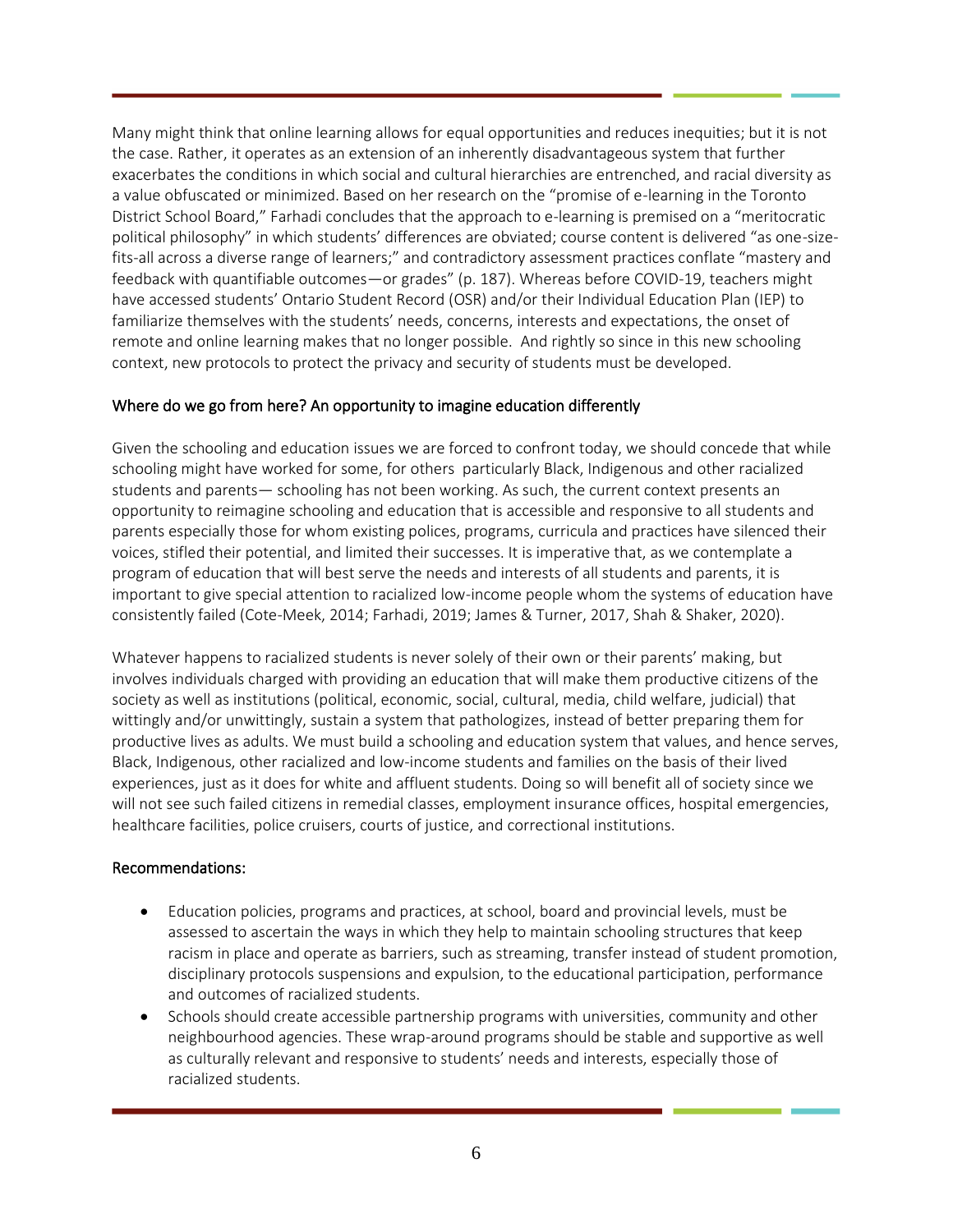- In the period of COVID-19, provide information to students and their families in order to enable easy access to health-care services. Rather than merely mitigating social risk, special accessible social and recreational programs should be established to support structural interventions that will help students and families cope with the current uncertainty in education.
- School curricula should incorporate relevant curated online courses in which the academic goals also take into account the psychosocial aspects of students' lives.
- Parents must be seen as partners in the educational process of students and should be informed of their children's educational programs, and how they might support their children not expecting them to be their children's teachers. Further, during the time of COVID-19, educators must ensure that parents are fully informed about the best schooling program for their children (online or in-school) so they are able to make informed choices and decisions to maximize their children's learning.
- Teachers must be more invested in making their lessons, in terms of curricula content and pedagogy, accessible to all of their students especially those whom have been identified as in greatest need of social and educational supports.
- School boards should periodically collect data pertaining to the online attendance, educational participation, academic performance, and learning assessments of students. Working with, and interpretation of, such data should include researchers with relevant lived experiences.
- Teachers must be provided with the appropriate education, training and support on various online software equipment, programs, and resources; and they must ensure that the online platforms which they use are both materially and academically accessible and available to all learners.
- Education workers teachers, principals, teaching assistants, support workers, and guidance counsellors with the support of social workers — must become informed about the specificity of the mental health and social well-being concerns of racialized students, and be able to help address students' questions, worries, and anxieties.

# References

Bascaramurty, D. & Alfonso, C. (2020, September 6). How race, income and 'opportunity hoarding' will shape Canada's back-to-school season. The Globe and Mail.

https://www.theglobeandmail.com/canada/article-how-race-income-and-opportunity-hoarding-willshape-canadas-

back/?utm\_medium=Referrer:+Social+Network+/+Media&utm\_campaign=Shared+Web+Article+Links

Bhamani, S., Makhdoom, A., Bharuchi, V., Ali, N., Kaleem, S. & Ahmed, D. (2020). Home Learning in Times of COVID: Experiences of Parents. Journal of Education and Educational Development, 7(1), 9-26. doi: http://dx.doi.org/10.22555/joeed.v7i1.3260

Canadian Mental Health Association (CAMH) (2020). COVID-19 National Survey Dashboard. What Canadians are reporting about their mental health and substance use during the pandemic. Retrieved September 20, 2020, from: https://www.camh.ca/en/health-info/mental-health-and-covid-19/covid-19 national-survey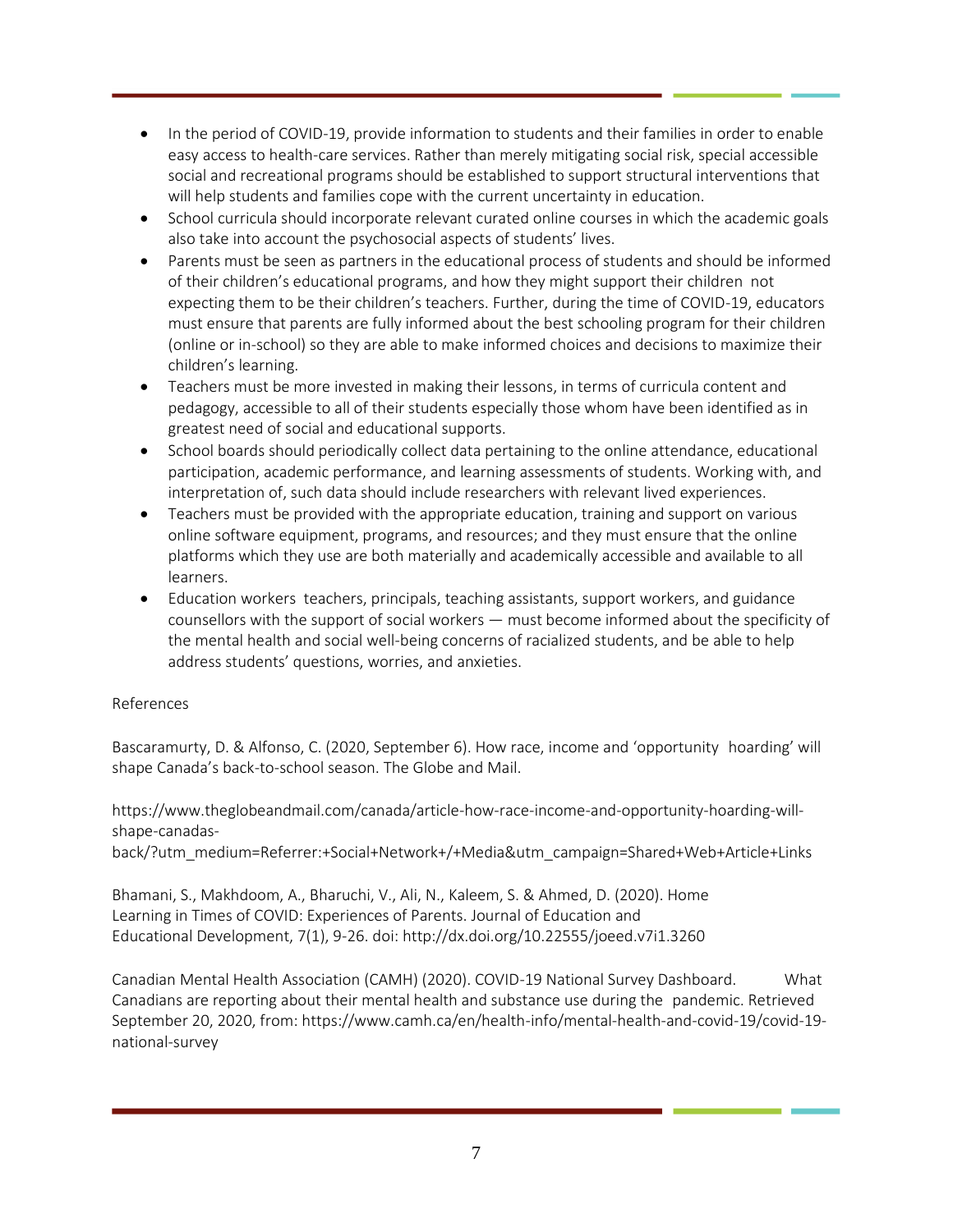Capital Current (2020, September 22) Tracking COVID-19: Sept. 22. Retrieved September 26. https://capitalcurrent.ca/tracking-covid-19-june-18/

Chadha, E., Herbert, S. & Richard, S. (2020, March 13). Final Report: Review of the Peel District School Board. Ministry of Education, Government of Ontario. http://www.edu.gov.on.ca/eng/new/review-peeldistrict-school-board-report-en.pdf

Codjoe, H. M. (2001). Fighting a "Public Enemy" of Black Academic Achievement—the persistence of racism and the schooling experiences of Black students in Canada. Race Ethnicity and Education, 4(4), 343–375. https://doi.org/10.1080/13613320120096652

Cote-Meek, S. (2014). Colonized Classrooms: Racism, Trauma and Resistance in Post Secondary Education. Halifax: Fernwood Publishing.

DeShay, Akiim.(2020, May 1). Black COVID-19 Tracker. BlackDemographics.Com. https://blackdemographics.com/black-covid-19-tracker/.

Egede, L. E., & Walker, R. J. (2020). Structural Racism, Social Risk Factors, and Covid-19 — A Dangerous Convergence for Black Americans. New England Journal of Medicine, 1-3. doi:10.1056/nejmp2023616

Elghawaby, A. (2020, September 8). Anti-racism education must not take a back seat to pandemic this fall. The Toronto Star

https://www.google.ca/amp/s/www.thestar.com/amp/opinion/contributors/2020/09/08/anti-racismeducation-must-not-take-a-back-seat-to-pandemic-this-fall.html

Farhadi, B. (2019). "The Sky's the limit": On the impossible promise of e-learning in the Toronto District School Board. PhD Dissertation, Graduate Department of Geography and Planning, University of Toronto.

https://tspace.library.utoronto.ca/bitstream/1807/97442/1/Farhadi\_Beyhan\_%20\_201911\_PhD\_thesis.p df

FR24News (2020, July 31). Racial inequalities compounded by COVID-19 pandemic, Toronto data shows

https://www.fr24news.com/a/2020/07/racial-inequalities-compounded-by-covid-19-pandemic-torontodata-shows.html

Gaynor, T.S. and Wilson, M.E. (2020), Social Vulnerability and Equity: The Disproportionate Impact of COVID ‐19. Public Admin Rev. doi:10.1111/puar.13264

Herold, B. & Yettick, H. (2020, May). Teachers work two hours less per day during COVID‐19: 8 key EdWeek survey findings. Education Week. Retrieved from, May 11. https://www.edweek.org/ew/articles/2020/05/11/teachers-work-an-hour-less-per-day.html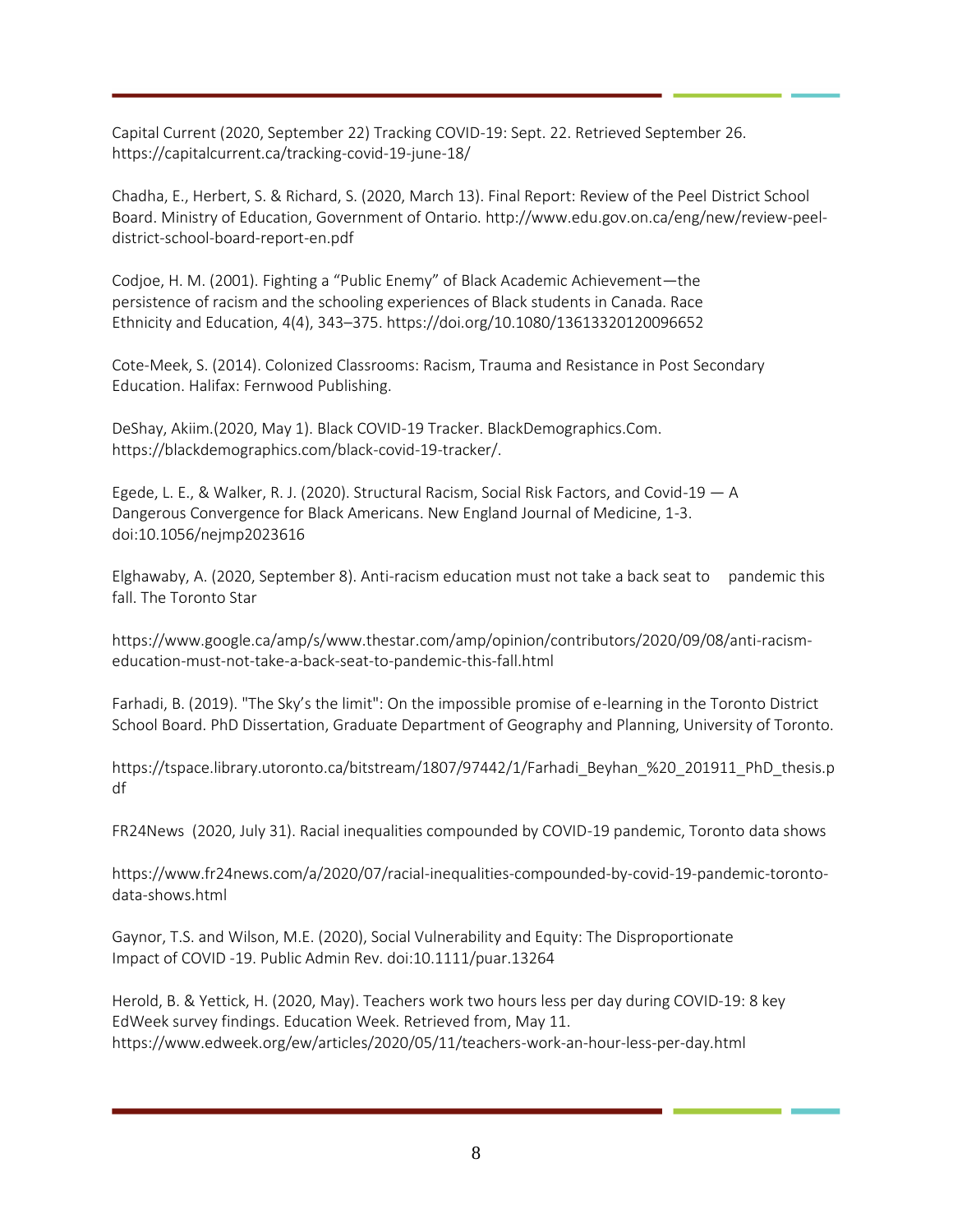Houle, René (2020, August 13). Changes in the socioeconomic situation of Canada's Black population, 2001 to 2016. https://www150.statcan.gc.ca/n1/pub/89-657-x/89-657-x2020001-eng.htm

James, C.E. (2019/2020). Mostly Young, Marginalized and Vilified: Implications for the education and wellbeing of Black youth and communities. Canadian Diversity: "Facing the change: Canada and the International Decade for People of African Descent," Part 2: 16 (4) 25-28.

https://www.ciim.ca/img/boutiquePDF/canadiandiversity-vol16-no4-2019-9rs5q.pdf

James, C.E. & Turner, T. (2017). Towards Race Equity in Education: The schooling of Black students in the GTA. The Jean Augustine Chair in Education, Community & Diaspora, Faculty of Education, York University.

http://edu.yorku.ca/files/2017/04/Towards-Race-Equity-in-Education-April-2017.pdf

Khunti, K., Singh, A. K., Pareek, M., & Hanif, W. (2020, April 20). Is ethnicity linked to incidence or outcomes of COVID-19? Retrieved August 08, 2020, from https://www.bmj.com/content/369/bmj.m1548

Mackey, W. (2018). Diversity, Adversity, and Determination: Making a difference for African Nova Scotian. In S. Singer & M.J. Harkins (Eds). Educators on Diversity, Social Justice and Schooling: A Reader, p. 39-57. Toronto: Canadian Scholars,

Middleton, K.V. (2020), The Longer‐Term Impact of COVID‐19 on K–12 Student Learning and Assessment. Educational Measurement: Issues and Practice. 39 (3) 41–44; doi:10.1111/emip.12368

Miller, A. M. (2020, July 29). Study: Coronavirus restrictions killing 10,000 children per month and 'wasting' and 'stunting' millions more. Retrieved August 08, 2020, from https://www.washingtonexaminer.com/news/study-coronavirus-restrictions-killing-10-000-children-permonth-and-wasting-and-stunting-millions-more

Noonoo, S. (2020, September 15). Is learning on Zoom the same as in person? Not to your Brain.

Edsurge Podcast.

https://www.edsurge.com/news/2020-09-15-is-learning-on-zoom-the-same-as-in-person-not-to-yourbrain?utm\_source=EdSurgeNext&utm\_medium=email&utm\_campaign=09-11- 2020&mkt\_tok=eyJpIjoiWldJd1ptRXhaRGxoTkdVMSIsInQiOiJpTmRnUGRueUt2VWcyYjNCblRjS0YwXC9jbHI 0ZnJ6MXFCQ1ltR1Bxd05xUnZnd3UxVHJhazE0T2FNTndFU0tmREFoXC93ak9rTjVXZWJtUCt6MDN5dis1T05 hYk9Xckl2b3lJT0pJQWUrdVQ4WmZ2NjM3ekhLbGQ2ZUZuWUVhRWlnIn0%3D

Parolin, Z., & Lancker, W. V. (2020). COVID-19, school closures, and child poverty: A social crisis in the making. The Lancet Public Health, 5(5), 243-244. doi:https://doi.org/10.1016/S2468-2667(20)30084-0

Patel, A. (2015, June 30). Black Canadians Face Stigma, Silence In Fight For Mental Health Awareness. Huffington Post. Retrieved April 22, 2020, from https://www.huffingtonpost.ca/2015/06/29/blackcanadians-mental-health\_n\_7345182.html